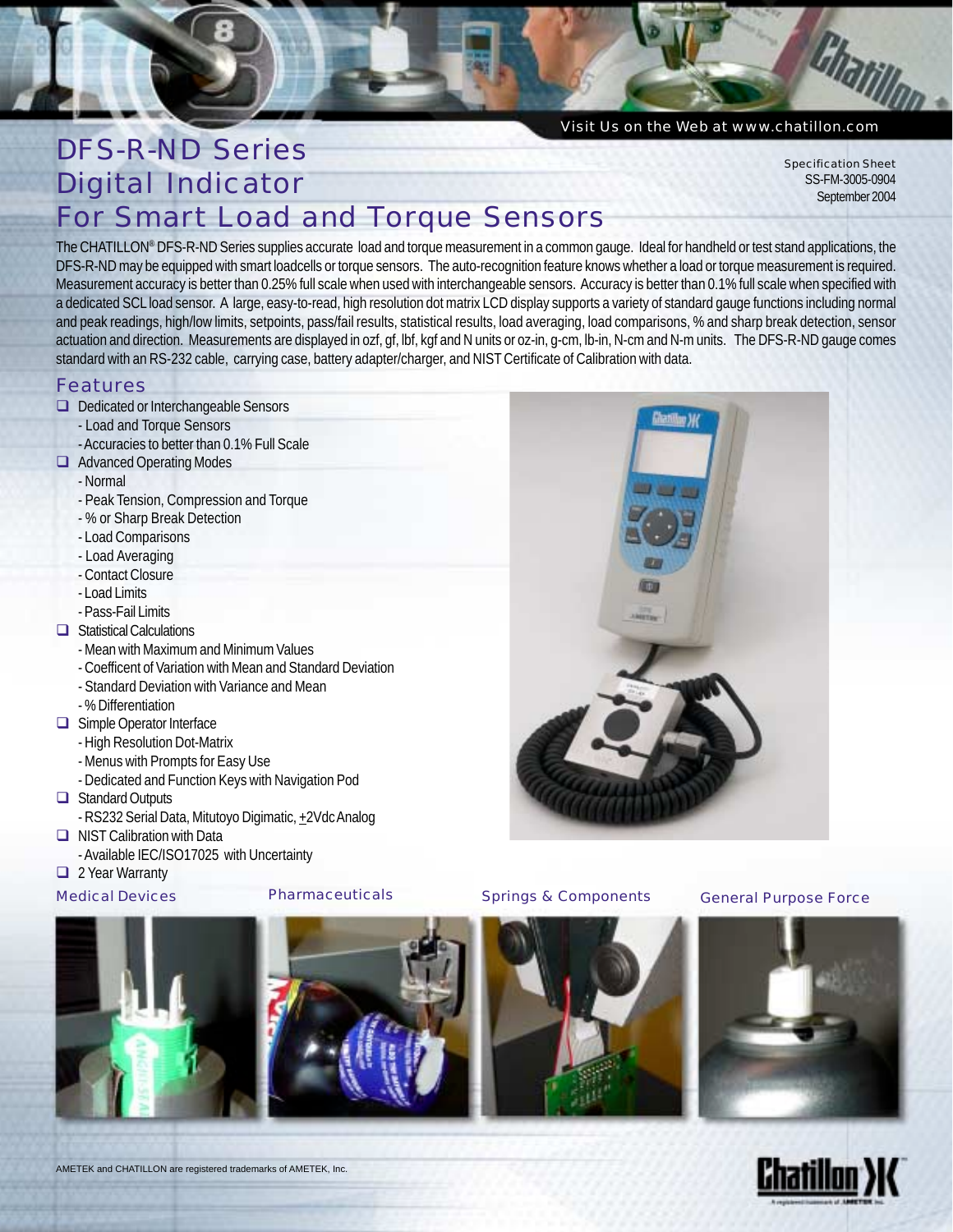### *Because You Expect More from a Chatillon<sup>®</sup> Gauge...*

#### Do More... Pay Less!

The new CHATILLON DF Series deliver more features without compromising ease of use, accuracy and very importantly costs to you. You'll do more with a DF Series and you'll get the reliability and quality that you come to expect from Chatillon force measurement instruments.

#### *Easy-to-Read Display.*

A large, easy-to-read dot matrix display contains can display up to 8 lines of information. The high resolution display features contrast adjustments and can be inverted when required. The display can even be "hidden" at the press of a button. A load bargraph indicated load direction, measured load and safe load and helps prevent overloads. The integral loadcells feature mechanical overload protection of 150% Full Scale.

#### *Single Touch Operation.*

The rubber keypad features dedicated and dynamic function keys. The function keys correspond to displayed options and guide the user during operation. A navigation pod lets you navigate through the menus and to scroll and change values quickly. The innovative "i" key can be used to display critical information on the gauge such as gauge capacity and resolution, battery life, loadcell overload history, even service information including last calibration date, or the location of service centers.

#### *Data Outputs and Personal Computer Integration*

The DFS features RS-232 and Mitutoyo Digimatic digital outputs. The gauge also features a  $\pm 2$ Vdc analog output. Measured values may be transmitted to an external device using a manual command at the gauge, or a measured value may be transmitted based on an externally driven command, e.g. from a personal computer or other serially interfaced device.



#### *Comprehensive Results.*

The rubber keypad features dedicated and dynamic function keys. The function keys correspond to displayed options and guide the user during operation. A navigation pod lets you navigate through the menus and to scroll and change values quickly. The innovative "i" key can be used to display critical information on the gauge such as gauge capacity and resolution, battery life, loadcell overload history, even service information including last calibration date, or the location of service centers.

#### *Dependable Measurements.*

The DF Series features an integral loadcell sensor that delivers repeatable, accurate results. The innovative load bargraph shows dynamic load, direction of load and warns you of pending overload conditions.

#### *We Validate It.*

The DF Series comes standard with a Certificate of Calibration with data certified to NIST. Frankly, a Certificate of Conformance isn't worth much! And we offer Calibration Certificates with uncertainty calculations since AMETEK is an ISO17025 accredited manufacturer.

#### *Calibrate and Verify Status.*

The DFE Series incorporates flash memory and hosts a set of self-diagnostic functions for monitoring the display, keypad and electronics. Using the "i" key, you have immediate access to battery conditions, including estimated battery life remaining. You can also view loadcell status, including the number of overloads that have been applied to the gauge. Zero offset verification is standard and a step-by-step calibration procedure is built-in allowing you to calibrate your DFE gauge with certified standards.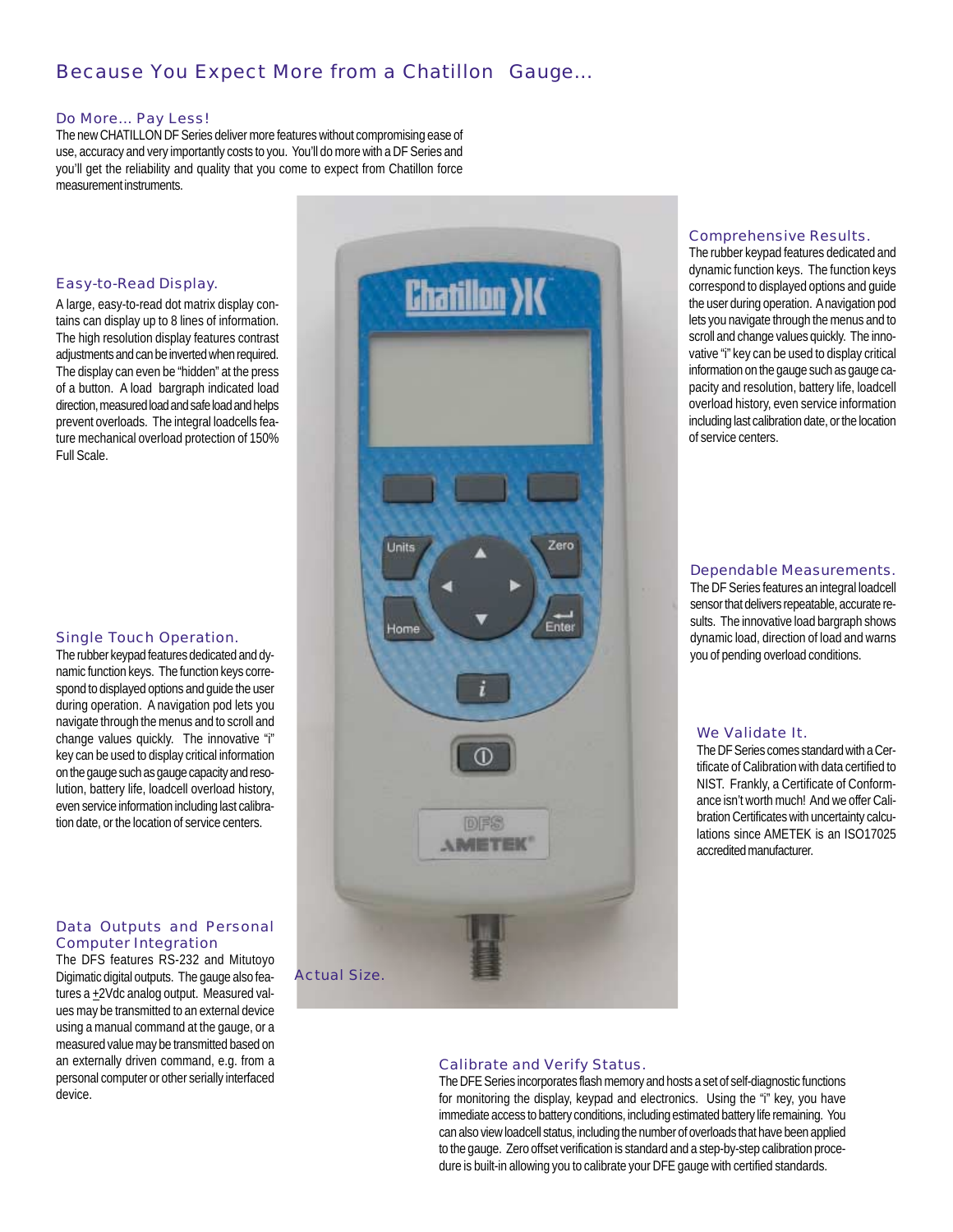### *... You Get More from a Chatillon Gauge.*

#### *Normal and Peak Modes*

The DF digital gauge will display Normal and Peak tension and compression loads. Results may be displayed in ozf, gf, lbf, kgf or N units. Use the UNITS key to sequence through the available units. You may define and estalbish your Default Units during instruments setup. You can increase the size of the displayed information using the keypad.



#### *Auto Scaling*

The DFS-R-ND, when equipped with a load sensor, will display loads in the following units: ozf, gf, lbf, kgf or N values. If equipped with a torque sensor, selecting the Units key will display torque in in-oz, g-cm, in-lb, kg-cm and N-m.

You may define and establish your Default Units during instrument setup.

#### *High & Low Load or Pass-Fail Limits*

The DF Series may be configured with High and Low Load Limits or Pass-Fail Limits. Load limits allow you to establish setpoints for your testing. If the gauge exceeds a setpoint value, the gauge can provide a visual and audible alarm. You can also setup the gauge to operate as a pass-fail system. You can setup a pass-fail limit based on a limit range or on a nominal value with a % bandwidth. Based on your setup, the gauge will provide you with a Pass-Fail indication.



#### *Contact Closure*

The contact closure feature can be used to freeze the display at a load value equal to the "make" or "break" on an electrical contact.

#### *Statistical Results*

You may save and store up to 10 results in instrument memory for later recall or to calculate statistical results. The gauge labels each results and indicates memory capacity. The gauge will alert you when memory is full. Statistical results include:

- □ Calculate Mean and also show you the MAX and MIN values for your calculation
- □ Coefficient of Variation is calculated and displayed with the Mean and Standard Deviation value
- $\Box$  Standard Deviation is calculated and displayed with the Mean and the Variance value. Total Population and Sample (n-1) methods are supported
- $\Box$  Calculate and display % Difference between consecutive test results



#### *Simplified Setup*

Menus and intelligent prompts make gauge setup fast and easy. Gauge options are presented in a "List Format". Using the navigation pod and function keys, you simply select the functions and parameters required. The gauge will guide you through the setup process. Default settings are provided and a "Quick Reset" allows you to reestablish defaults with a single key press. Using the standard RS232 output, you can print your gauge setup parameters for record archiving or to use as a setup template for other DFS force gauges in your plant.

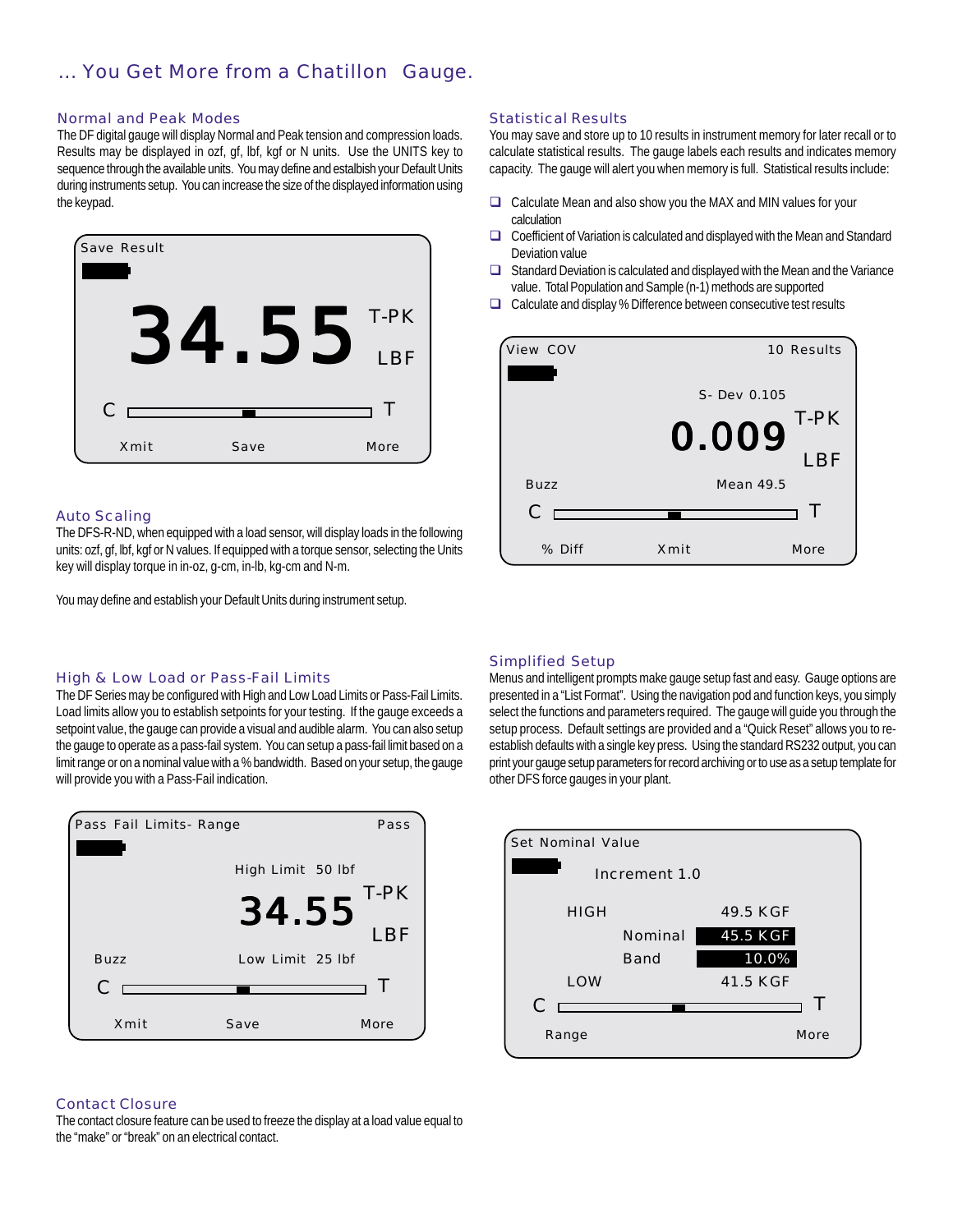#### *Load Averaging*

Two methods of load averaging are standard with your DFS. Load averaging is useful to determining load characteristics of long test periods or for samples with characteristically noisy load readings.

#### *Load Method*

This method allows you to define a load threshold. The gauge will begin taking readings once the load threshold has been reached and will continue to take and average readings until the measured load falls below the threshold value.





#### *Time Method*

The Time method allows you to establish your load averaging based on a load threshold and time duration. The load threshold determines the start of the averaging, while the time duration defines the length of the test period. The gauge will begin taking readings when the threshold is reached and will continue to take and average readings until the time duration has expired.

#### *Percentage and Sharp Break Detection*

Break detection is provided and two types of breaks are supported. A sharp break can be used to detect whenever the load measurement drops 5% from a peak load. Alternatively, you may override the sharp break and setup the gauge with a % break detector. The % break detector allows you to set the drop percentage that is used to define a break. This type of break is useful on samples with high elastic characteristics.



#### *Load Comparison*

Load comparisons of up to two sets of 5 results may be measured using the DFS. The gauge will measure and store up to 5 results for each of two tests (10 results). The gauge will then display the first set of results with the second set of results and calculate statistical relationships such as % difference, COV, variance and standard deviation. This feature is ideal for functional capacity testing.



#### *Self Diagnostics*

The DFS-R-ND Series incorporates flash memory and hosts a set of self-diagnostic functions for monitoring the display, keypad and electronics. Using the "i" key, you have immediate access to battery conditions, including estimated battery life remaining. You can also view loadcell status, including the number of overloads that have been applied to the gauge. Zero offset verification is standard and a step-by-step calibration procedure is built-in allowing you to calibrate your DFS-R-ND gauge with certified standards.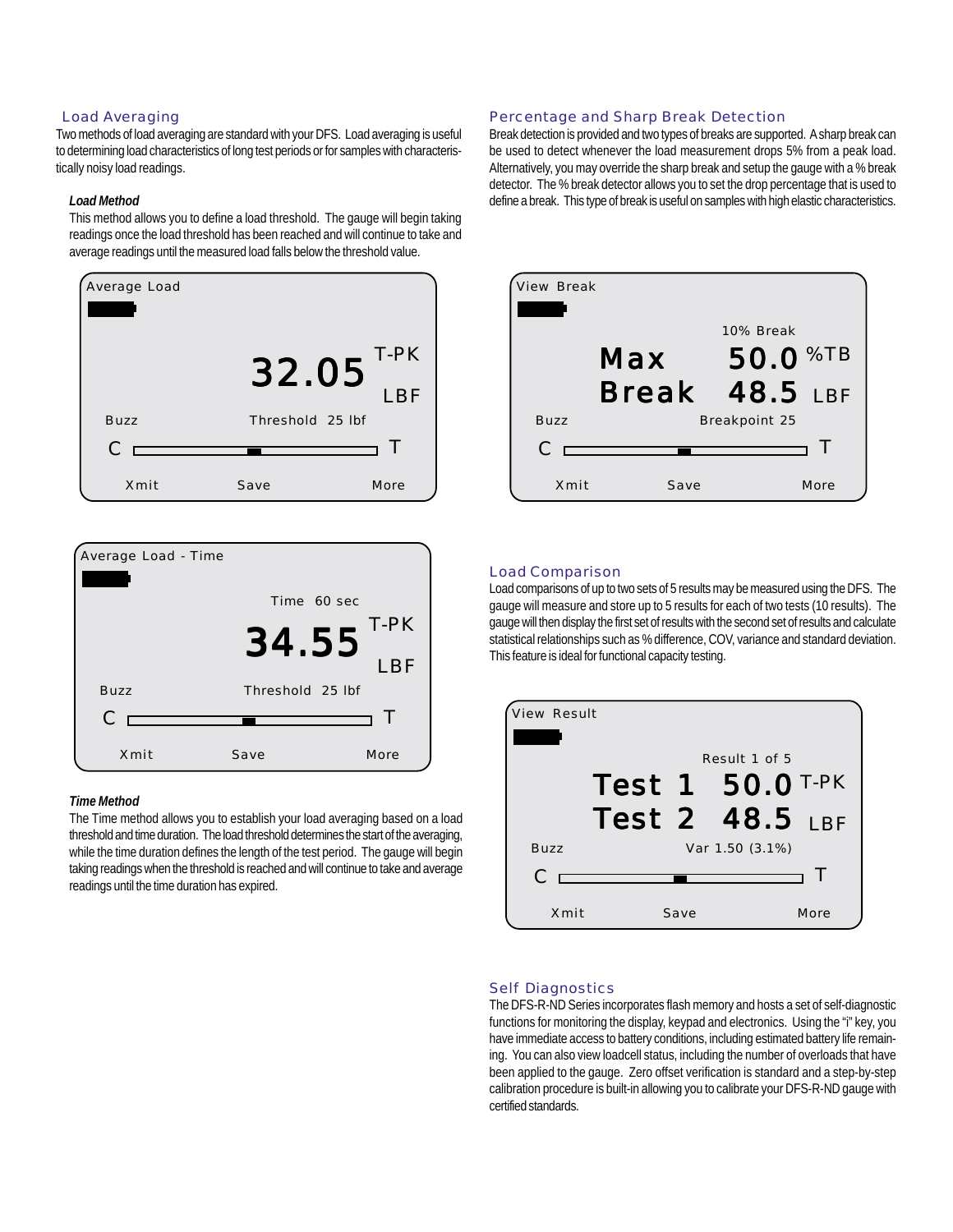### Specifications

Accuracy: +0.1% of full scale (Dedicated SLC Sensor) +0.25% of full scale (Interchangeable SLC or STS Sensors)

Certification: Calibration with NIST Data, IEC/ISO17025 optional

Data Sampling Rate: 5000 Hz

Peak Capture Rate: 5000 Hz

Display Update Rate: 10 Hz

Tare Capacity: 10% full scale

Overload Protection: 150% full scale

Display Characteristics: High resolution, dot-matrix LCD, 8 lines, 40 characters, adjustable contrast, invert and "hide" capability

Automatic Shut Down: Configurable time. May be disabled.

Data Storage: 10 results, Optional NEXYGENTM software for unlimited storage and automated testing and analysis

Test Stand Control: Compatible with TCD Series testers.

Outputs:RS-232, Mitutoyo (Digimatic) and +2Vdc analog

Power: Battery or direct AC operation. Universal Power 120V/230V, Rechargeable Nickel Metal Hydride (supplied)

Battery Life: 30 hours, continuous use Gauge may be operated with direct AC Power Source

Instrument Weight: 1.5 lbs (0.7 kg)

Operating Temperature:  $40^{\circ}$  to 100 $^{\circ}$ F (4 $^{\circ}$  to 38 $^{\circ}$ C)

Warranty: 2 year

#### Ordering

*DFS-R Series with Dedicated SLC Load Sensor*

| Model                        | OZf              | gf                | <b>Ibf</b>              | kgf               | N                   |
|------------------------------|------------------|-------------------|-------------------------|-------------------|---------------------|
| <b>DFS-R-250G</b> 8 x 0.004  |                  |                   | 250 x 0.05 0.5 x 0.0001 |                   | $2.5 \times 0.0005$ |
| <b>DFS-R-0002</b> 32 x 0.004 |                  | $1000 \times 0.1$ | $2 \times 0.0002$       | 1 x 0.0001        | 10 x 0.001          |
| DFS-R-0010 160 x 0.02        |                  | 5000 x 0.5        | $10 \times 0.001$       | 5 x 0.0005        | 50 x 0.005          |
| <b>DFS-R-0025 400 x 0.05</b> |                  | $10.000 \times 1$ | 25 x 0.002              | $10 \times 0.001$ | $100 \times 0.01$   |
| <b>DFS-R-0050</b>            | $800 \times 0.1$ | 25,000 x 2        | 50 x 0.005              | 25 x 0.002        | 250 x 0.02          |
| <b>DFS-R-0100 1600 x 0.2</b> |                  | $50.000 \times 5$ | $100 \times 0.01$       | 50 x 0.005        | $500 \times 0.05$   |
| DFS-R-0200 3200 x 0.4        |                  |                   | 200 x 0.02              | $100 \times 0.01$ | $1000 \times 0.1$   |
| <b>DFS-R-0500</b>            |                  |                   | 500 x 0.05              | 250 x 0.02        | 2500 x 0.2          |
| <b>DFS-R-1000</b>            |                  |                   | 1100 x 0.5              | 500 x 0.2         | $5000 \times 2$     |

Note: Gauge is supplied with a 120V Charger/Adapter and US Mains Plug. Use the following prefixes if you require a UK or EU Mains Plug.

- -UK 230V UK Style Mains Plug (Example: DFS-R-0100-UK)
- -EU 230V EU Style Mains Plug (Example: DFS-R-0100-EU)

#### *Automate with Nexygen Software*

Your DFS can make use of our Nexygen software for gauge applications. With Nexygen software, you can perform tests and graph results automatically using a personal computer. Load results may be shown graphically versus time. Tabular results are displayed and can be used to create relationships, queries or used to produce reports. You can format the display to match your requirements and establish pre- and post-test questions that require the operator to answer questions based on the test setup. Setup is easy too. Menus, radio buttons and prompts guide you through instrument and test setup. Since Nexygen software is OLE2 compatible, information can be exchanged transparently with Microsoft Word, Excel, Access, PowerPoint and Outlook. You won't find a more comprehensive gauge software package!

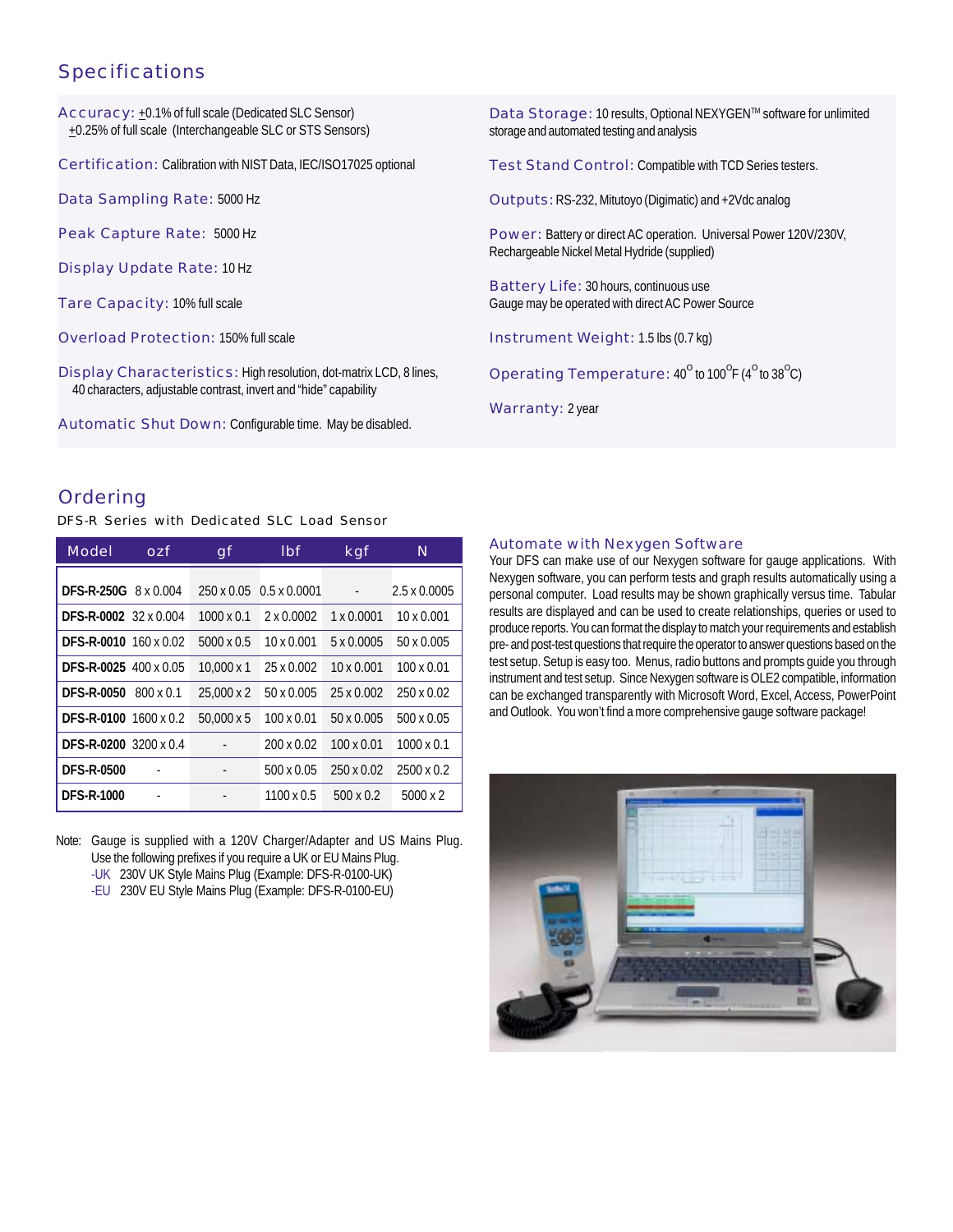### Ordering

| Digital Gauge - No Measurement Sensor |  |  |
|---------------------------------------|--|--|
|---------------------------------------|--|--|

| Model    | <b>Order Sensor Separately</b>           |
|----------|------------------------------------------|
| DFS-R-ND | Order Load or Torque Sensors separately. |

Note: Gauge is supplied with 120V Charger and US Mains Plug standard. Use the following prefixes if you require a UK or EU Mains Plug.

- -UK 230V UK Style Mains Plug (Example: DFS-R-ND-UK)
- -EU 220V EU Style Mains Plug (Example: DFS-R-ND-EU)

*Remote Sensors- Load Measurement*

| Model           | ozf               | gf                | Ibf                  | kgf               | N                   |
|-----------------|-------------------|-------------------|----------------------|-------------------|---------------------|
| <b>SLC-250G</b> | $9 \times 0.002$  | 250 x 0.05        | $0.55 \times 0.0001$ |                   | $2.5 \times 0.0005$ |
| <b>SLC-0002</b> | $35 \times 0.01$  | $1000 \times 0.2$ | $2.2 \times 0.0005$  | $1 \times 0.0002$ | $10 \times 0.002$   |
| <b>SLC-0010</b> | $180 \times 0.05$ | $5000 \times 1$   | $11 \times 0.002$    | $5 \times 0.001$  | $50 \times 0.01$    |
| <b>SLC-0025</b> | $350 \times 0.1$  | $10000 \times 2$  | 22 x 0.005           | $10 \times 0.002$ | $100 \times 0.02$   |
| <b>SLC-0050</b> | $900 \times 0.2$  | 25000x5           | 55 x 0.01            | 25 x 0.005        | 250 x 0.05          |
| <b>SLC-0100</b> | $1800 \times 5$   | 50000 x 10        | $110 \times 0.02$    | $50 \times 0.01$  | $500 \times 0.1$    |
| <b>SLC-0200</b> | $3500 \times 1$   |                   | 220 x 0.05           | $100 \times 0.02$ | $1000 \times 0.2$   |
| <b>SLC-0500</b> |                   |                   | $560 \times 0.1$     | $250 \times 0.05$ | $2500 \times 0.5$   |
| <b>SLC-1000</b> |                   |                   | $1100 \times 0.2$    | $500 \times 0.1$  | $5000 \times 1$     |



#### *"Plug & Play" Sensors*

The DFS-R-ND has an auto-recognition feature that detects whether or not the gauge is using a load measurement sensor or torque sensor. Plug the sensor into the gauge and the gauge will automatically provide you with options associated with force or torque measurement. The gauge automtically scales itself based on the sensor capacitythere is no need to instruct the gauge on sensor capacity or sensitivity. Standard sensor accuracy is better than 0.25% FS, however, a sensor may be calibrated to better than 0.1% FS when used as a dedicated device.

#### *Remote Sensors- Torque Measurement*

| Model           | in-oz             | q-cm              | in-Ib             | kg-cm               | $N-m$                      |
|-----------------|-------------------|-------------------|-------------------|---------------------|----------------------------|
| <b>STS-0003</b> | $50 \times 0.01$  | $3600 \times 0.5$ | 3 x 0.0005        |                     | 3.6 x 0.0005 0.35 x 0.0005 |
| STS-0012        | 192 x 0.05        | 13.830 x 3        | $12 \times 0.002$ |                     | 13.9 x 0.003 1.36 x 0.0003 |
| <b>STS-0050</b> | 800 x 0.2         | 57.600 x 10       | $50 \times 0.01$  | 57.6 x 0.01         | $5.7 \times 0.001$         |
| STS-0100        | $1600 \times 0.3$ |                   | $100 \times 0.02$ | $115.2 \times 0.02$ | $11.3 \times 0.002$        |
| STS-0200        | $3200 \times 0.6$ | ٠                 | 200 x 0.04        | 230.4 x 0.05        | $22.6 \times 0.005$        |

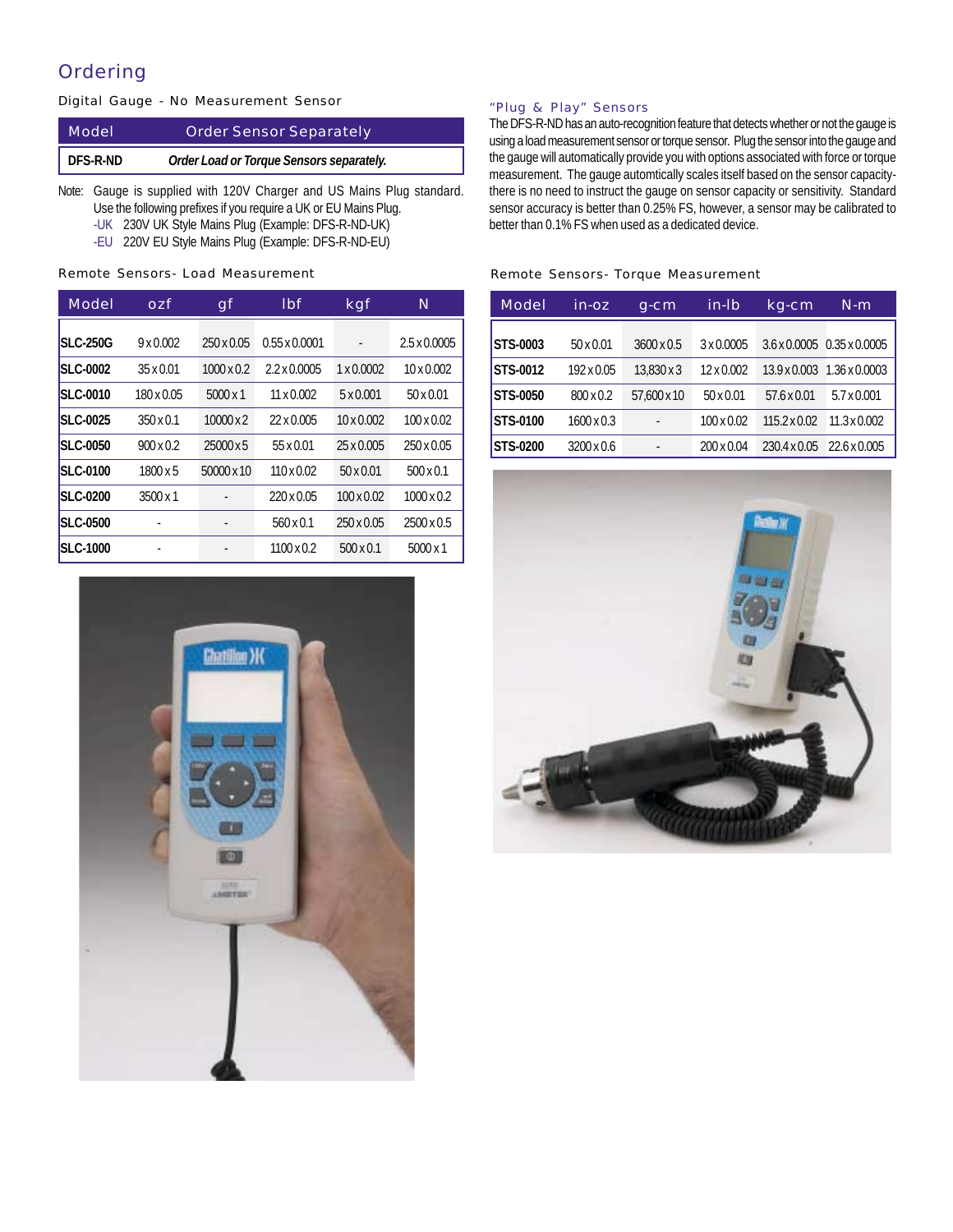## Ordering

#### *DFS-R Series Accessories*

| Item                                 | Capacity         | Part No.             | Included              |
|--------------------------------------|------------------|----------------------|-----------------------|
| Carrying Case                        |                  | <b>SPF-DF-118</b>    | <b>Standard</b>       |
| Battery Charger, 120V, US Mains Plug |                  | SPK-DF-US            | Standard <sup>1</sup> |
| Battery Charger, 230V, EU Mains Plug |                  | SPK-DF-EU            | Standard <sup>1</sup> |
| Battery Charger, 230V UK Mains Plug  |                  | SPK-DF-UK            | Standard <sup>1</sup> |
| <b>Chisel</b>                        | 100 lbf (500 N)  | SPK-FMG-008A         | Optional              |
| <b>Chisel</b>                        | 500 lbf (2500 N) | SPK-FMG-008B         | Optional              |
| Point                                | 100 lbf (500 N)  | SPK-FMG-009A         | Optional              |
| Point                                | 500 lbf (2500 N) | SPK-FMG-009B         | Optional              |
| <b>Notch</b>                         | 100 lbf (500 N)  | SPK-FMG-010A         | Optional              |
| <b>Notch</b>                         | 500 lbf (2500 N) | SPK-FMG-010B         | Optional              |
| Flat                                 | 100 lbf (500 N)  | SPK-FMG-011A         | Optional              |
| Flat                                 | 500 lbf (2.5 kN) | SPK-FMG-011B         | Optional              |
| Hook, Stationary                     | 50 lbf (225 N)   | SPK-FMG-012A         | Optional              |
| Hook, Stationary                     | 100 lbf (500 N)  | SPK-FMG-012B         | Optional              |
| Hook, Stationary                     | 500 lbf (2.5 kN) | SPK-FMG-012C         | Optional              |
| Extension Rod, 6-inch                | 100 lbf (500 N)  | SPK-FMG-013A         | Optional              |
| <b>Extension Rod, 6-inch</b>         | 500 lbf (2.5 kN) | SPK-FMG-013B         | Optional              |
| 1/4-inch Hex Drive Socket            |                  | SPK-DTG-037          | Optional              |
| 3/8-inch Hex Drive Socket            |                  | SPK-DTG-038          | Optional              |
| 1/2-inch Hex Drive Socket            |                  | SPK-DTG-039          | Optional              |
| <b>Hex Blade</b>                     |                  | SPK-DTG-040          | Optional              |
| 7/64-inch Hex Key                    |                  | SPK-FMG-015          | Optional              |
| <b>Handle Assembly</b>               |                  | <b>SPK-DF-HANDLE</b> | Optional              |

Note: <sup>1</sup> Accessories are Model dependent.

100 lbf (500 N) capacities and below use a #10-32 fitting 200 and 500 lbf (1 kN and 2.5 kN) capacities use a 5/16-18 fitting

#### *TCM-TCD Compatibility*

The DFS-R-ND gauge is compatible with Chatillon TCM motorized testers and TCD digital testers. The universal backplate design is compatible with Chatillon testers and helps ensure proper alignment with your sample under test.

#### *Test Stand Adapters*

| Item                   | Capacity         | Part No.             | Included |
|------------------------|------------------|----------------------|----------|
| MT150 Series           | 150 lbf (660 N)  | <b>SPK-MT-REMOTE</b> | Optional |
| MT500 Series           | 500 lbf (2500 N) | <b>SPK-MT-REMOTE</b> | Optional |
| <b>LTCM-100 Series</b> | 100 lbf (500 N)  | <b>NC000300</b>      | Optional |
| TT Tester              | Not Compatible   |                      |          |
| <b>TCM201 Series</b>   | 225 lbf (1000 N) | NC000300             | Optional |
| <b>TCD200 Series</b>   | 225 lbf (1000 N) | NC000300             | Optional |

#### *Interface Cables, Adapters and Software*

| Item                          | Capacity | Part No.          | Included |
|-------------------------------|----------|-------------------|----------|
| RS232 Cable (6 ft, 2m)        |          | NC000850-1        | Standard |
| RS232 Cable (10 ft, 3m)       |          | NC000850-2        | Optional |
| Mitutoyo Cable, 10-Pin        |          | NC000654          | Optional |
| Mitutoyo Cable, RS232         |          | NC000697          | Optional |
| <b>TCM201 Interface Cable</b> |          | <b>ENC0125</b>    | Optional |
| <b>TCD200 Interface Cable</b> |          | NC000647          | Optional |
| RS232-USB Adapter             |          | <b>SPK-DF-USB</b> | Optional |
| <b>NEXYGEN Gauge Software</b> |          | 40/0739           | Optional |